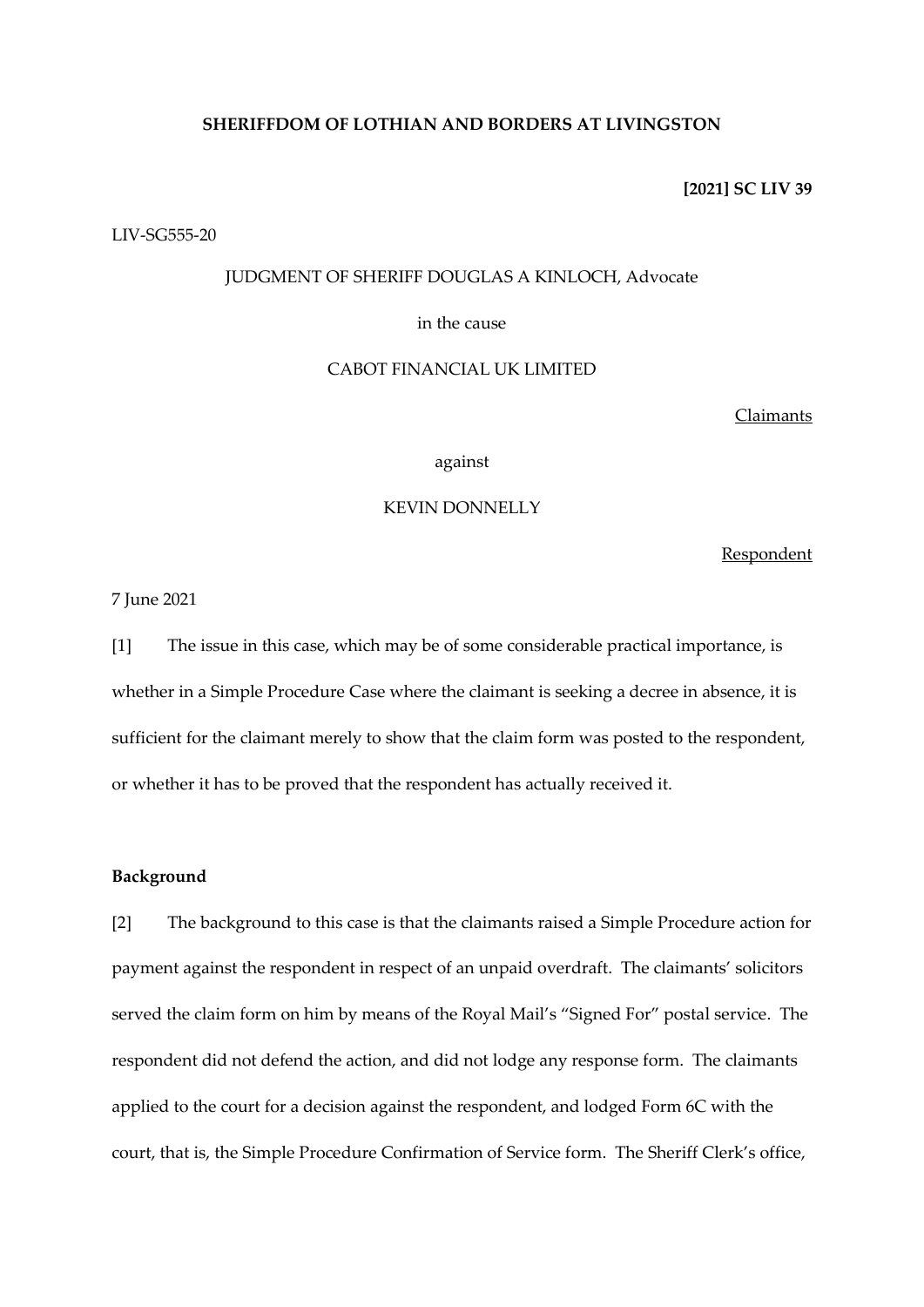however, carried out a "Track and Trace" check in relation to service of the claim form to try and ascertain whether the claim form had actually been delivered to the respondent. The Track and Trace check stated that the claim form had "been posted at a post office" and that "the next update you'll see is after we've attempted to deliver to the recipient". No update to the Track and Trace entry was ever forthcoming, and the envelope in which the claim form was served was not returned by the Royal Mail. It was, accordingly, not possible to tell whether the claim form had ever been received by the respondent. The Sheriff Clerk's Office were unsure as to whether to grant decree without confirmation from Track and Trace that the claim from had been delivered, and the case was put out for a hearing before me in order that the solicitors for the claimants could address me as to whether or not there had been valid service.

### **Simple Procedure Rules**

[3] The Simple Procedure Rules provide different rules for serving different documents. Some documents only have to be "sent" to someone, whereas others require the more formal step of being "formally served". As the description suggests, the rules for "formal service" of a document are more stringent than the rules for merely sending someone a document. It is clear from Rule 6.11 that the claim form, as might be expected in relation to such an important document, has to be formally served on the respondent. When the rules require a document to be formally served, then that may only be done by certain people, namely sheriff officers, Sheriff Clerks and solicitors, and may only be done in certain ways. Rule 6.11 further provides that where the claimant is not a company or a partnership, and is not legally represented (in other words is an unrepresented individual) then the Sheriff Clerk may formally serve the claim form on the respondent. The practice, at least at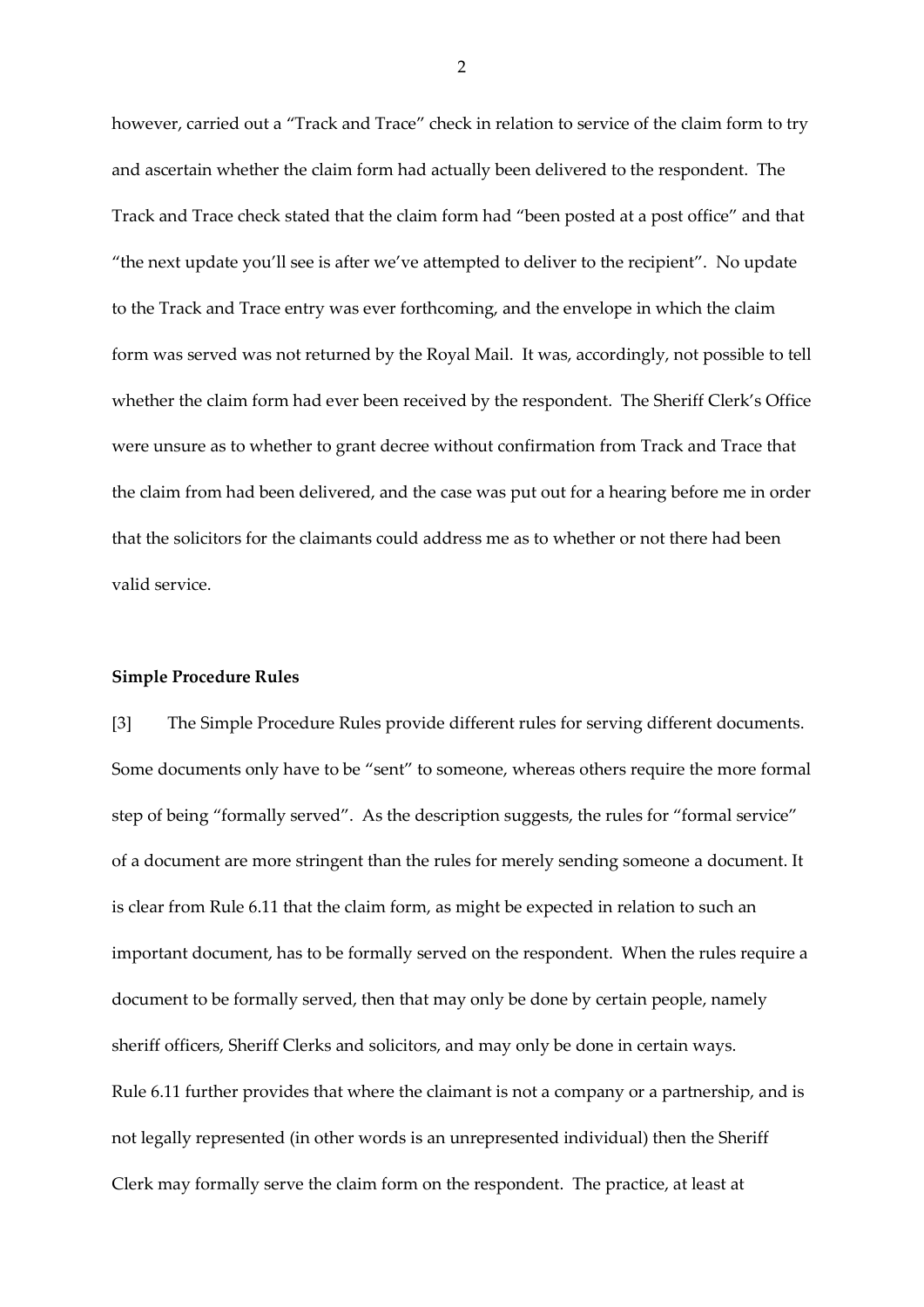Livingston Sheriff Court, is that where a claimant is unrepresented, as is often the case, then the Sheriff Clerk will undertake service of the claim form on their behalf. However, where, as here, the claimants are legally represented then the practice is that their solicitors have to serve the claim form. Service has to be undertaken in accordance with the terms of part 18 of the rules.

[4] Rule 18.2 provides that when the Simple Procedure Rules require a document to be formally served, the first attempt at service must be made by a "next day postal service which records delivery". Paragraph 3.1 of the Act of Sederunt (Simple Procedure) 2016 defines such a service as follows:

"next day postal service which records delivery, means a postal service which –

- (a) seeks to deliver documents or other things by post no later than the next working day in all or the majority of cases; and
- (b) provides for the delivery of documents or other things by post to be recorded."

The Royal Mail's postal service which records delivery is the "Signed For" service. This is still generally, indeed I think almost universally, referred to as "Recorded Delivery".

[5] Rule 18.2 also provides that the envelope which contains the claim form must have a label on it stating that "… if delivery cannot be made, the letter must be returned to the Sheriff Clerk at …"

[6] Rule 18.2(4) is perhaps the crucial Rule in relation to the question which has arisen. It states that: "After formally serving a document, a "Confirmation of Formal Service must be completed and any evidence of delivery attached to it".

[7] Rule 18.3 provides that it is only when delivery by post "has not worked" that service by the more expensive method of using a sheriff officer may be undertaken.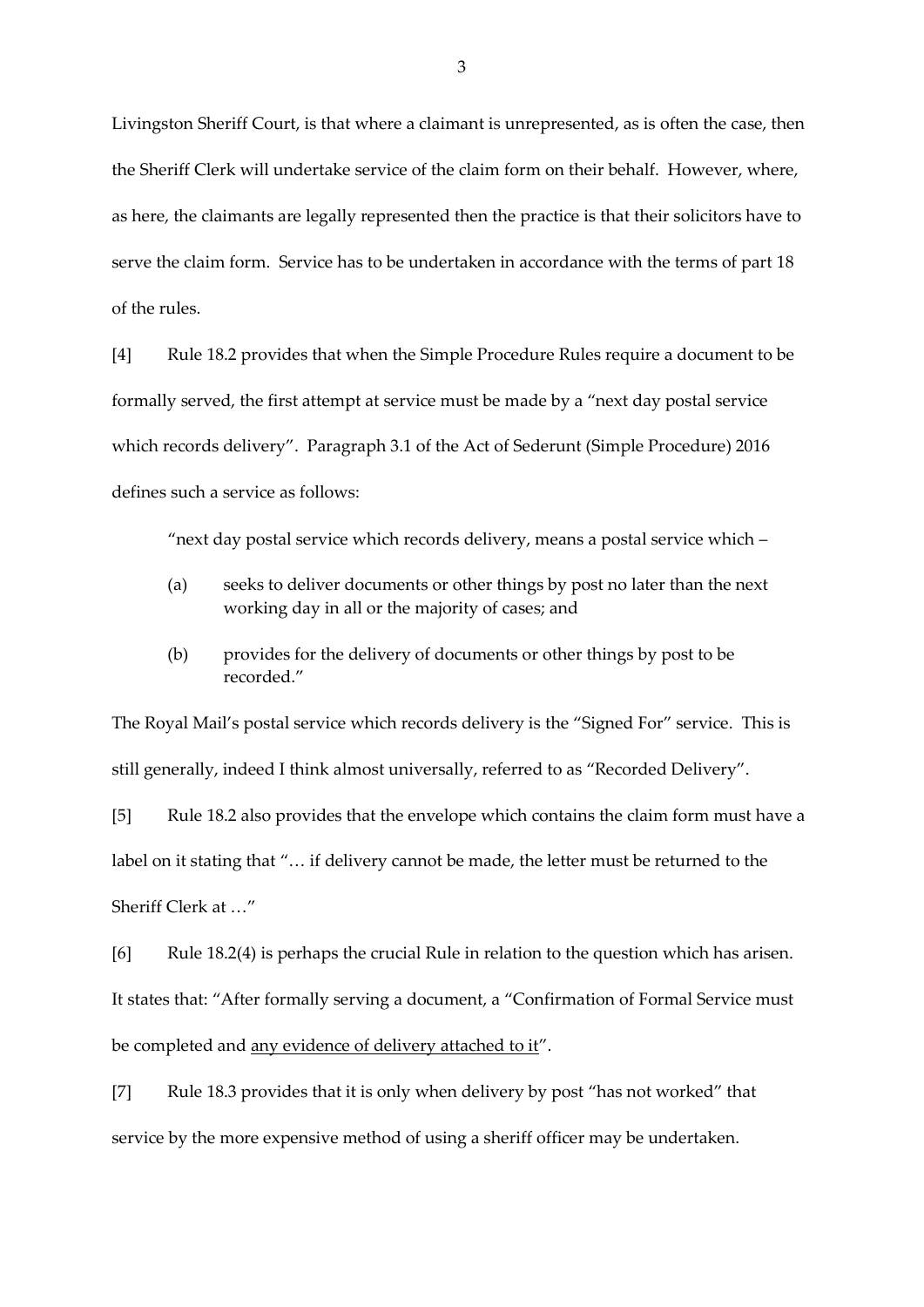## **Scheme for service of claim from**

[8] It can thus be seen that the scheme for service of the claim form is that it is to be effected in the first place, no doubt for reasons of economy, by using the Royal Mail's Recorded Delivery Service. The claim form must be in an envelope which is designed to ensure that it is returned to the Sheriff Clerk if it has not been delivered. Where the claim form has been successfully delivered, the person who served the form has to lodge a form confirming that they have posted the claim form, and in addition they are asked to attach "any evidence of delivery". The evidence of delivery provided by the Signed For postal service would be a copy of the "Track and Trace" entry showing that the envelope was delivered and signed for.

[9] Under these rules, no difficulties arise where service is effected by post and the Track and Trace service confirms that the letter has been delivered, and signed for. Where delivery has been successful the online Track and Trace system will usually show an image of the signature of the recipient which records the fact that the respondent has received the envelope containing the claim form. Equally, there is no difficulty if the Track and Trace system confirms, definitely, that delivery has *not* been possible, or if the envelope is returned to the Sheriff Clerk showing that it has *not* been delivered. Where the citation envelope has not been delivered the Royal Mail usually returns the envelope to the Sheriff Clerk with the reason for non-delivery marked on it, e.g. "Addressee gone away", or "Not known at this address", or "Not called for". Where delivery has failed, then depending on the reason for this, a second attempt at postal service will usually be made, and if that is again not successful, then service by sheriff officers will be the next step.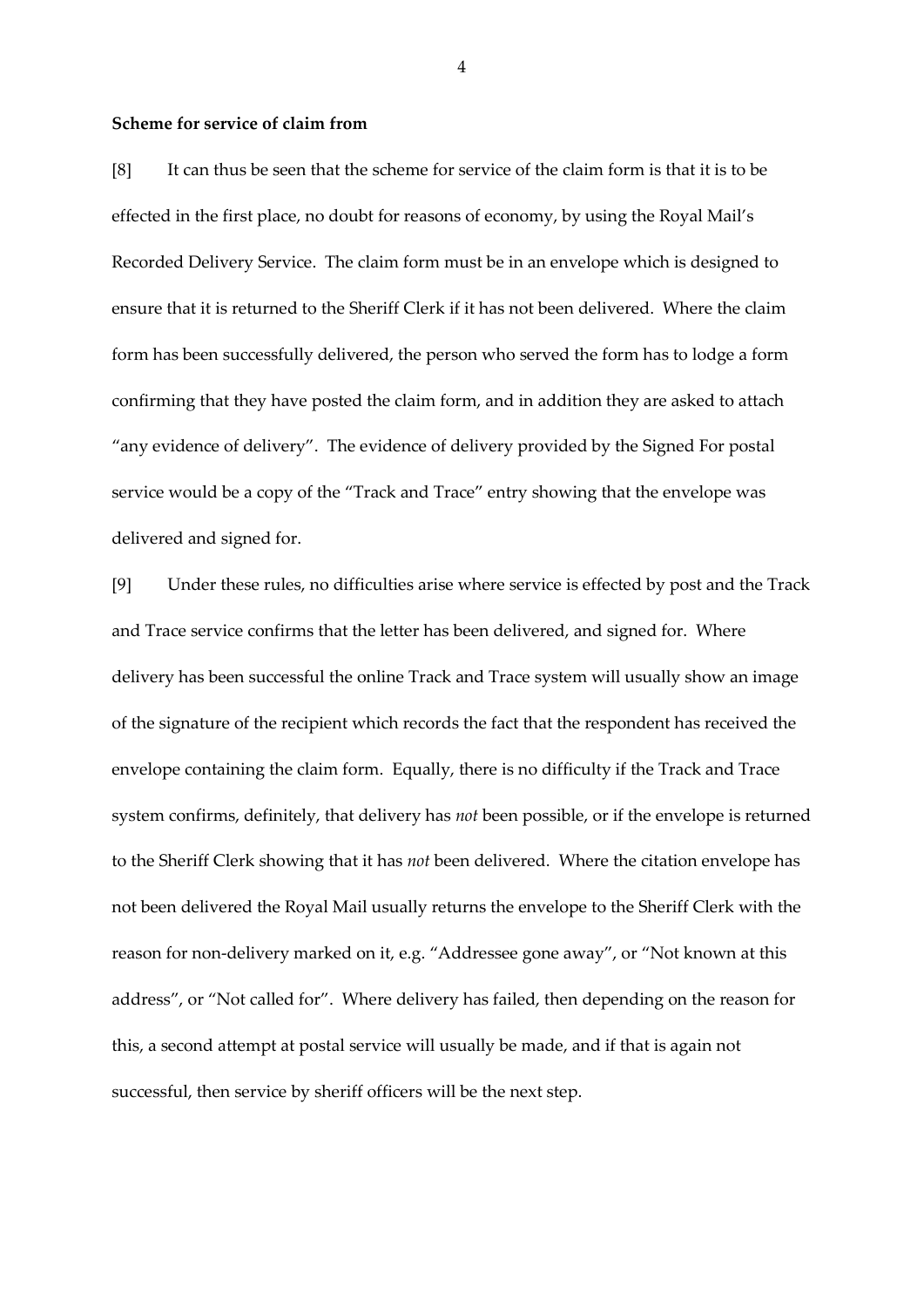[10] The question is what is required under the rules where, as in the present case, the Track and Trace system is inconclusive as to whether or not the claim form has actually been delivered, and where the envelope has not been returned to the Sheriff Clerk.

### **Do the Rules require confirmation of delivery?**

[11] Simple Procedure cases are a modern form of court action, and it is possible to read the rules as requiring confirmation by modern technology of the fact that delivery has been made, namely confirmation by means of the online Track and Trace service. As I understand it, at least some courts or Sheriffs are reading the rules in that way. This interpretation results from the fact that the Simple Procedure Rules require service by using a postal service which "records delivery", and also require "any evidence of delivery" to be supplied

[12] The agents for the claimants have very considerable experience of Simple Procedure cases, dealing, as I understand it with a high volume of such cases. The question as to whether they are required in every case to lodge a Track and Trace report confirming that the claim form has been received by the respondent is a matter of considerable importance to them. Their submissions were therefore put forward on their behalf by Counsel instructed by them (Kenneth Forrest, Advocate), although his submissions were based in part on written submissions previously lodged by a senior solicitor with Nolans Solicitors, namely Simon Nolan.

# **Submissions for the claimants**

[13] In the submissions put forward on behalf of the claimants, it was accepted without hesitation that if the envelope is returned to the Sheriff Clerk's office then they would have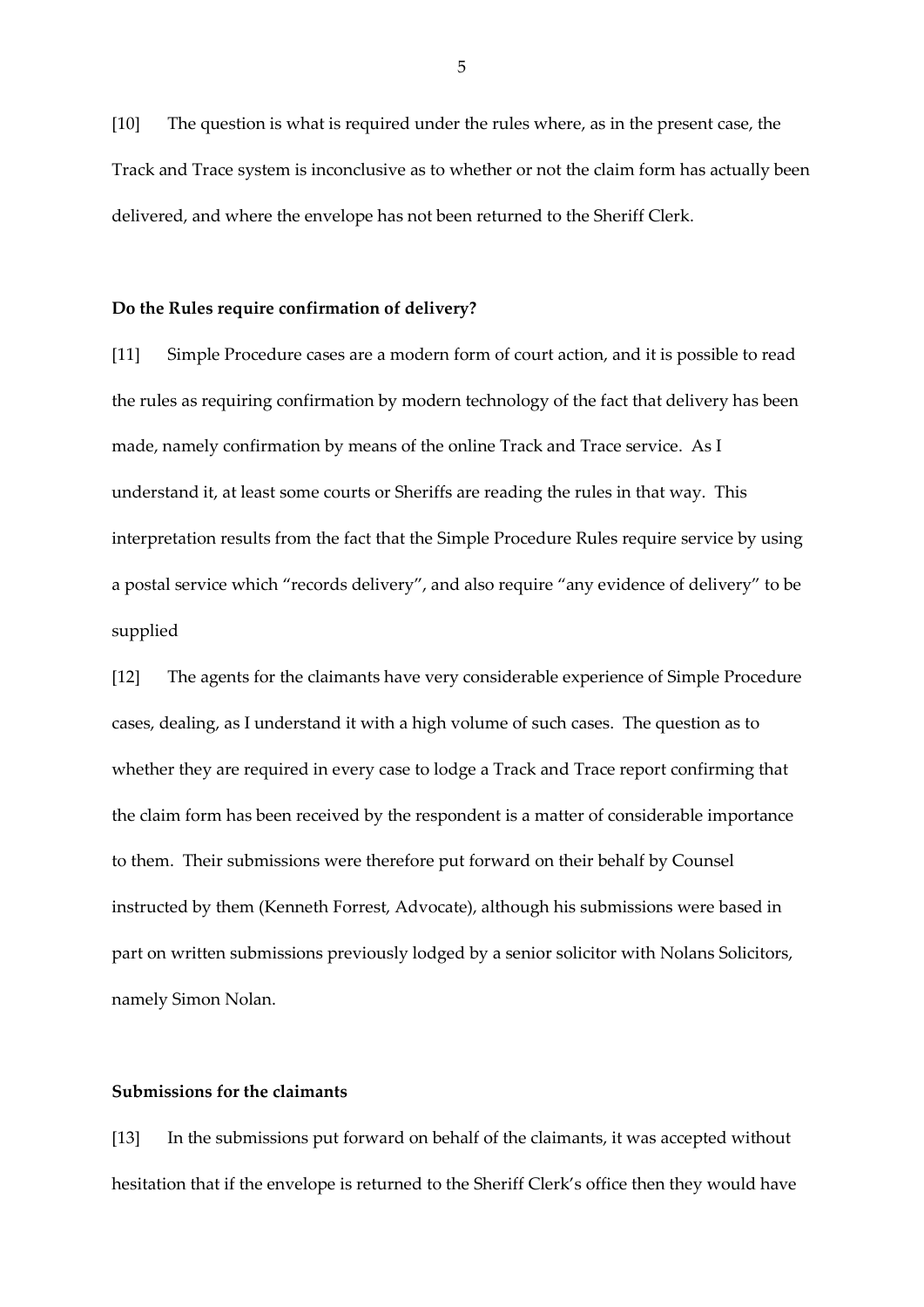no hesitation in re-serving the action. It was accepted also that where postal service has apparently been successful, in that the citation envelope has not been returned to the court, re-service will nevertheless be required where the Track and Trace system confirms that postal service was *not* in fact successful. They accepted that it might be appropriate, and sometimes useful, for the Sheriff Clerk's office to carry out their own check of the Track and Trace system if this had not been supplied to the court in order to check to see whether service had been successful, as this might sometimes reveal that apparently good service has not been successful.

[14] It was submitted, however, that the correct interpretation of the rules did not lead to a requirement for evidence of receipt of the claim form (by way of Track and Trace) to be lodged in every case. It was submitted that the rules do not say that "evidence of delivery" has to be attached, only that "any" evidence of delivery has to be attached. It was submitted that the correct reading of the rules was that evidence of delivery has to be attached *if it is available*, but otherwise it is not required as an essential part of the confirmation of service form. There were, it was submitted, various reasons for this approach. First, it was said that the Track and Trace system was operated by "a private company" and that it was not subject to any proper court regulation or scrutiny. It was submitted that the 2016 Simple Procedure Rules did not rely on Track and Trace for proof of service, but relied primarily on the Royal Mail returning citations, and on a presumption of delivery.

[15] It was submitted that this followed from a long standing presumption in Scots law that the "recorded delivery certificate" and solicitor's execution of service, amounted to proper evidence of delivery. Thus, the provision by the solicitors for a claimant of a Confirmation of Formal Service form together with the recorded delivery sheet (ie a sheet showing that they had posted the envelope) was sufficient evidence of service.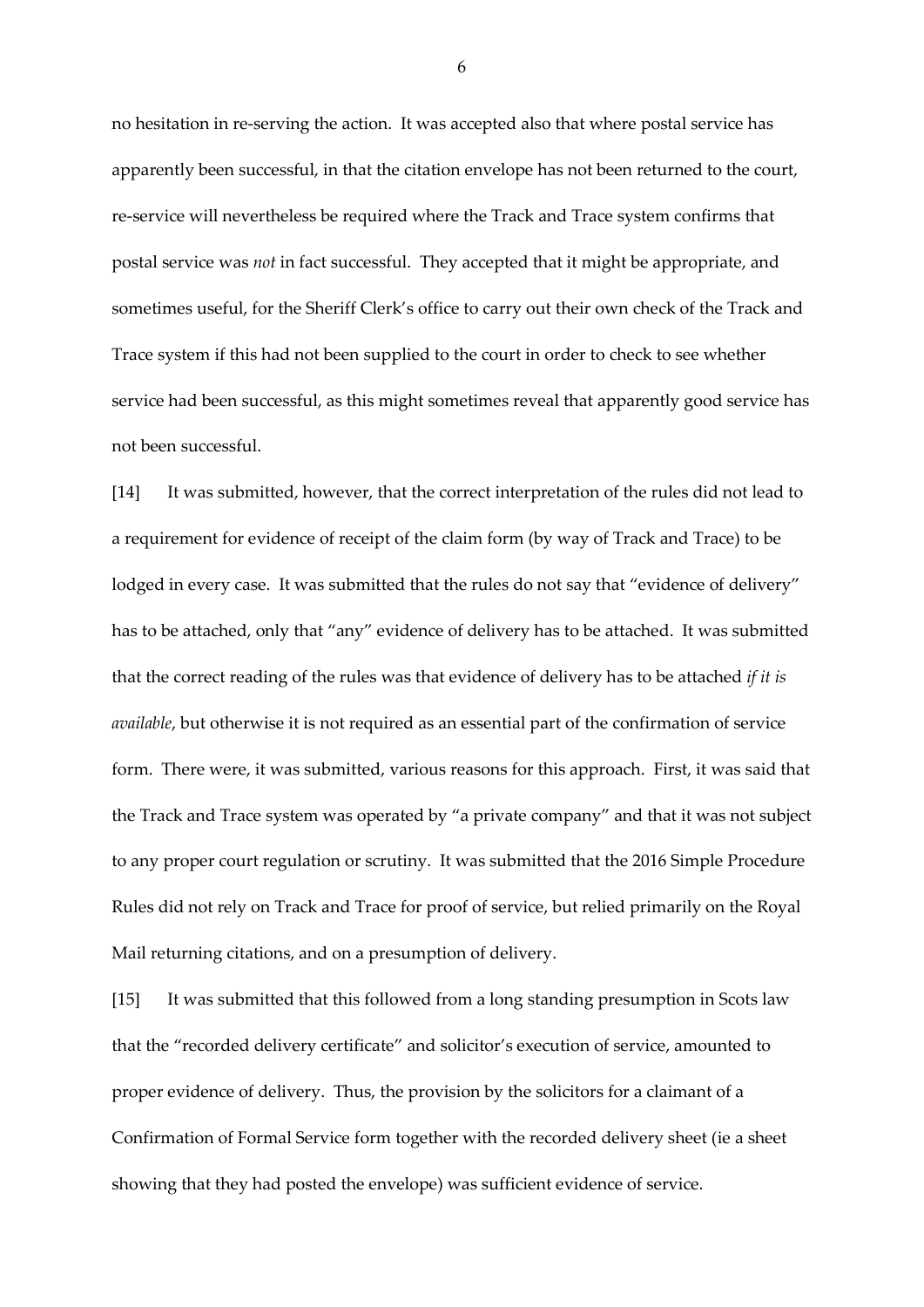[16] It was further submitted that the Track and Trace system was not referred to at all within the 2016 rules and it was suggested that this was a deliberate omission, as the Track and Trace system was in operation when the rules were promulgated. It was said that the solicitors for the claimants could say, from their own extensive experience, that the Track and Trace system, while useful, was very unreliable, and was often simply wrong.

[17] It was said that the claimant's solicitors raise approximately four thousand five hundred Simple Procedure actions each year. They recently carried out a check on approximately seven hundred to one thousand cases to try and ascertain the accuracy of the Track and Trace system. The results of the survey were that Track and Trace records showed that approximately thirty four per cent of claim forms were not successfully served; that approximately sixty per cent were successfully served, and in relation to the remaining six percent Track and Trace gave no information on service at all. In all the cases where Track and Trace stated that service was unsuccessful, the agents were aware (from other information) that approximately eighteen per cent of these cases were in fact successfully served, and that the Track and Trace information was incorrect. A requirement to re-serve in all cases which Track and Trace show as not having been successful would have incurred unnecessary costs for the claimants, which costs would then very probably have to be borne by the respondents. Ironically, it was said that the agents for the claimants were also aware that in approximately twenty per cent of cases where Track and Trace recorded that service had been successful, service was actually unsuccessful. It was accepted that usually in these cases the citation envelope was returned to the court, and re-service had been carried out, but all of this showed that the Track and Trace system was far from infallible. If there was a necessity to provide proof of successful delivery by Track and Trace, then there would be an approximate increase of about twenty per cent in costs which would ultimately have to be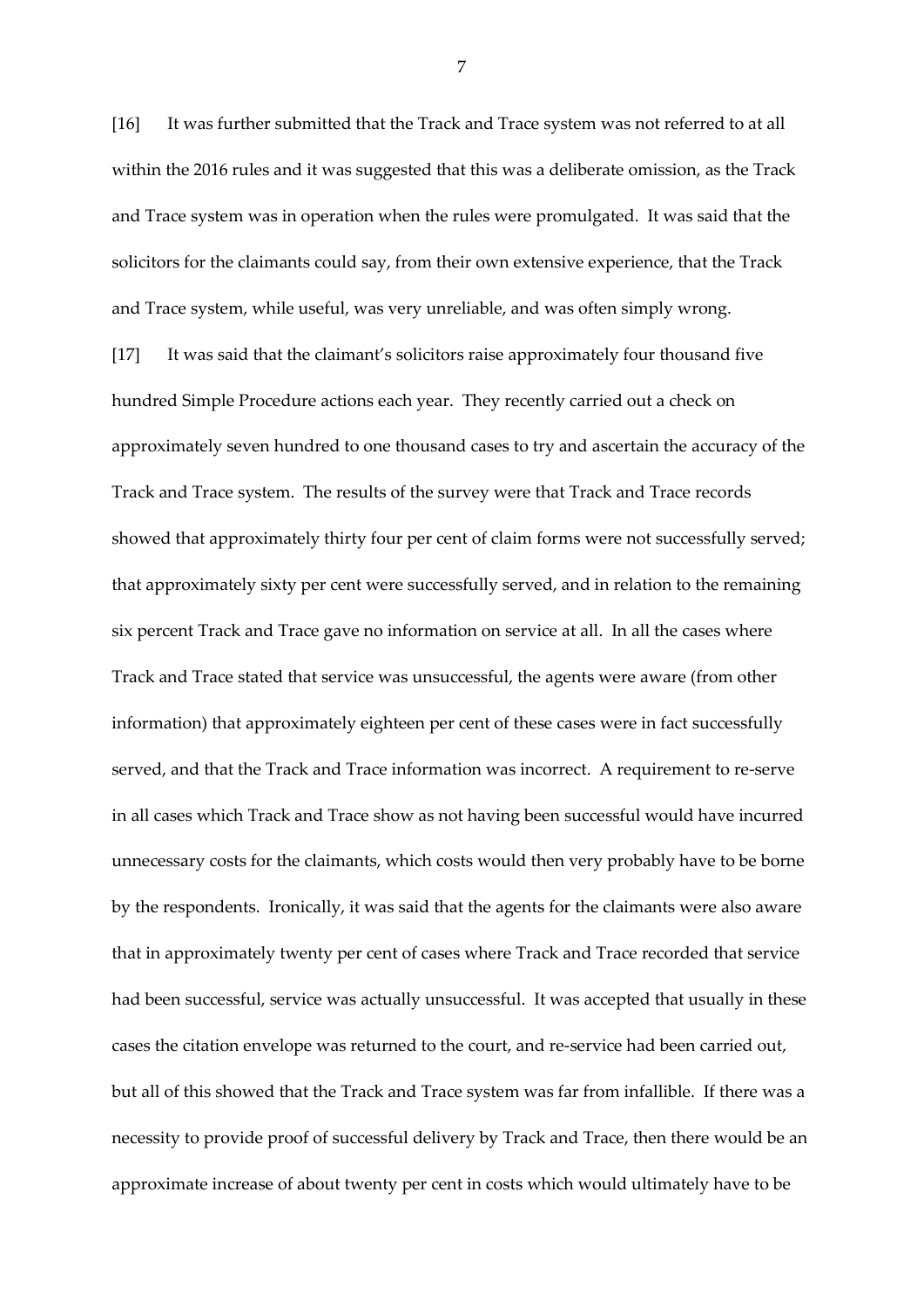borne by the respondents. Respondents would incur an unnecessary sheriff officer's fee of approximately one hundred pounds which would be added to their debt.

[18] It was submitted that for the court to insist on confirmation by Track and Trace that service had been successful would cause unnecessary expense to claimants, and would not be in the public interest. Moreover the Track and Trace system did not adhere to the timescales for service within the 2016 rules, and therefore should not form part of the service procedure. It was submitted that the right to seek to recall of any decree which was open to a respondent prevented any material prejudice to respondents.

[19] It was stated that for many years the agents for the claimants has corresponded with the Civil Justice Committee (formerly The Rules Council) over concerns relating to the Track and Trace system and it was said that the agents had consistently spoken against the rules laying down any requirement for Track and Trace to be used. The rules did not require any "proof" of delivery, through Track and Trace or otherwise, and it was important to note that when the 2016 rules came into force the Track and Trace system was in operation. It was submitted that the fact that the rules did not refer to the Track and Trace system was deliberate, and had the Civil Justice Committee considered it necessary for solicitors acting for claimants to produce evidence by way of Track and Trace of successful delivery then this would have been specifically incorporated in the rules.

[20] It was submitted that all of this was in accordance with longstanding rules of Scots law. For example, reference was made to McBryde, *The Law of Contract in Scotland*, Third Edition, para 6.116 where it was said that "there is a presumption that a letter which is posted is received". Authority for this statement could be found in *Chaplin* v *Caledonian Land Properties Limited* 1997 SLT 384; *Tullis Russell and Co Ltd* v *Eadie Industries Limited* 2001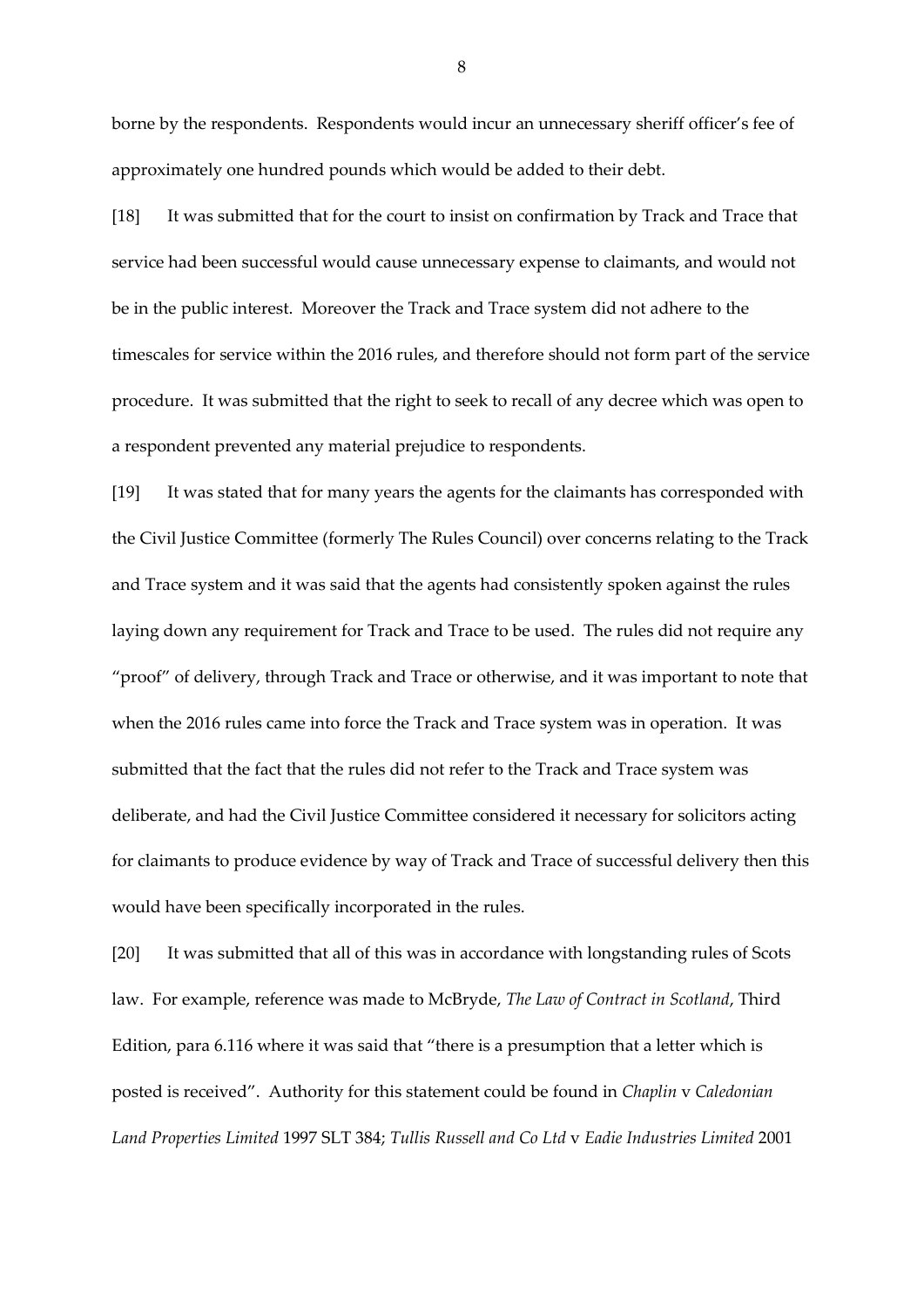GWD 28-1122; and reference was made to Walker & Walker, *Evidence*, Second Edition (2000) para 3.6.6.

[21] It was accepted that the presumption of delivery could of course be rebutted. The return of the citation envelope to the court or to the serving solicitor, for instance, would rebut the presumption. However, unless the presumption was rebutted it remained in place and the Confirmation of Formal Service form taken together with the recorded delivery certificate were sufficient evidence of service.

[22] It was submitted on behalf of the claimants that there was no prejudice to respondents in a decree passing on the basis of a Confirmation of Service and recorded delivery slip, in that a decision which has not been implemented in full could be recalled under the Simple Procedure Rules. In this connection I would mention that although the respondent has a right to seek to have a decree recalled, rules 13.5 – 13.7 seem to provide that the sheriff has a discretion as to whether or not to recall the decree. However, it would be almost unheard of for a court to refuse to recall a decree in absence where the respondent has any form of explanation for failing to lodge a notice of response and has at least a stateable defence (see Macphail at 7.34).

[23] It was also argued that it was possible that where postal service had in fact been successful, but Track and Trace showed that it was unsuccessful and sheriff officers had accordingly re-served, the respondent could conceivably argue against an award of expenses which included the expenses of sheriff officers. If the court refused to award expenses which included sheriff officer's fees then this would be an unnecessary expense which would have to be borne by the claimants.

[24] Finally, Counsel for the claimants very helpfully provided me with some information as to the method of service in England under the English Civil Procedure Rules, which as I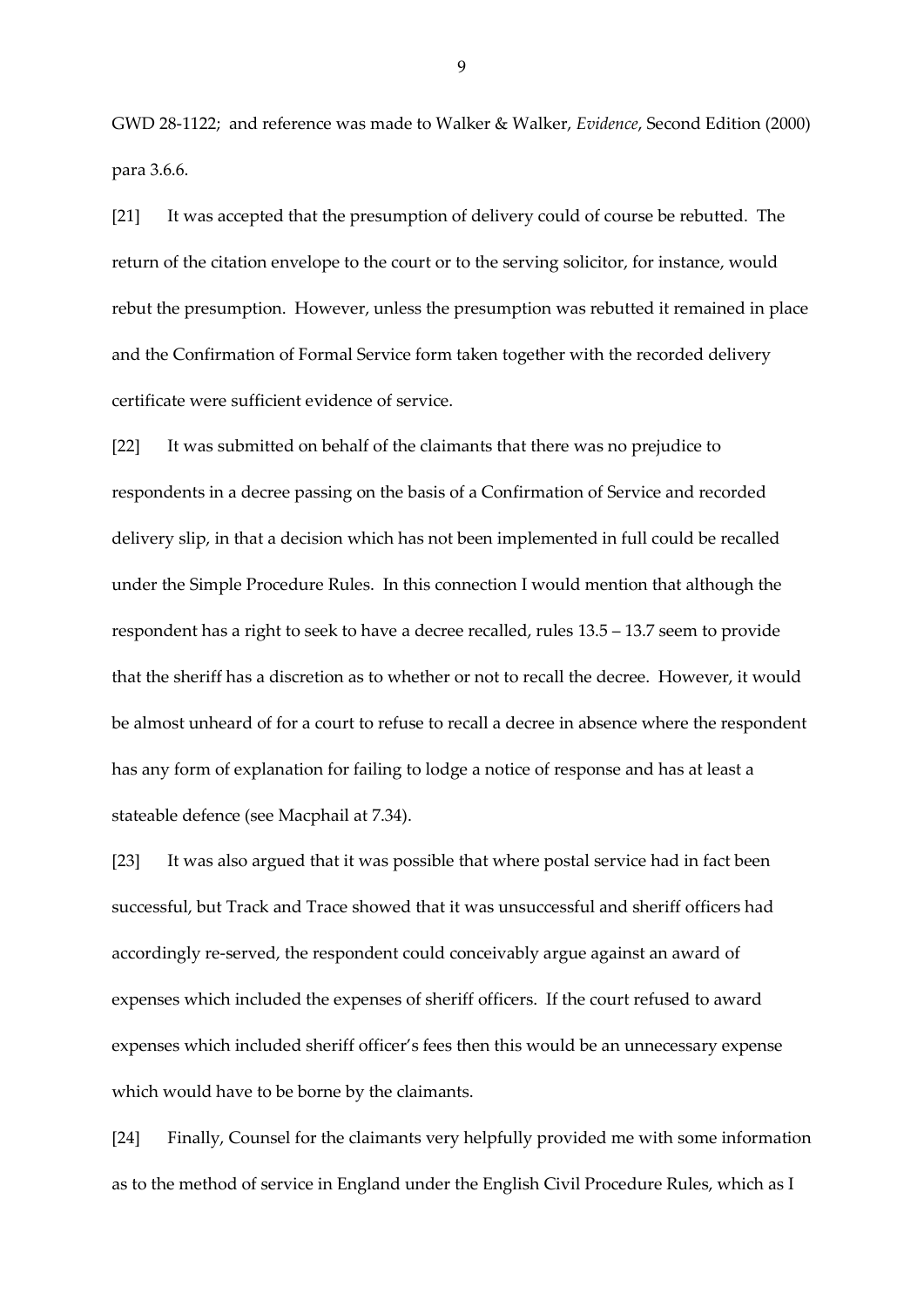understand it, apply to their equivalent of our Simple Procedure cases. From information given by an English Solicitor to Mr Simon Nolan, the position in England is that the claim is normally served by first class Royal Mail. There is no requirement for recorded delivery service in England, although the rules impose certain obligations on a plaintiff to be certain about the correct address.

[25] All of the points made in these submissions, in my view, are quite powerful arguments which I find persuasive.

## **Other points**

[26] There are, however, other points which, although not founded upon in the submissions made on behalf of the claimants, seem to me to strengthen the already persuasive arguments. The first is that to interpret the rules as requiring confirmation of postal service by Track and Trace in every case would turn postal service into an exceptional form of service, subject to more stringent rules than other forms of service. For example, Rule 18.3 provides that if service by post has not worked then a sheriff officer may formally serve a document in one of three ways: namely (i) by delivering it personally, (ii) by leaving it in the hands of a resident at the persons home, and (iii) by leaving it in the hands of an employee at the persons place of business. It is to be noted that the second and third of these methods of service do not guarantee that the respondent will actually receive the claim form, however likely that may be. The Rule goes on to provide that if none of those methods of service have worked, the sheriff officer can formally serve the document in one of two other ways, namely: (i) by depositing it in the person's home or place of business by means of a letterbox, or (ii) by leaving it at the person's home or place of business in such a way that it is likely to come to the attention of that person. When a claim form or document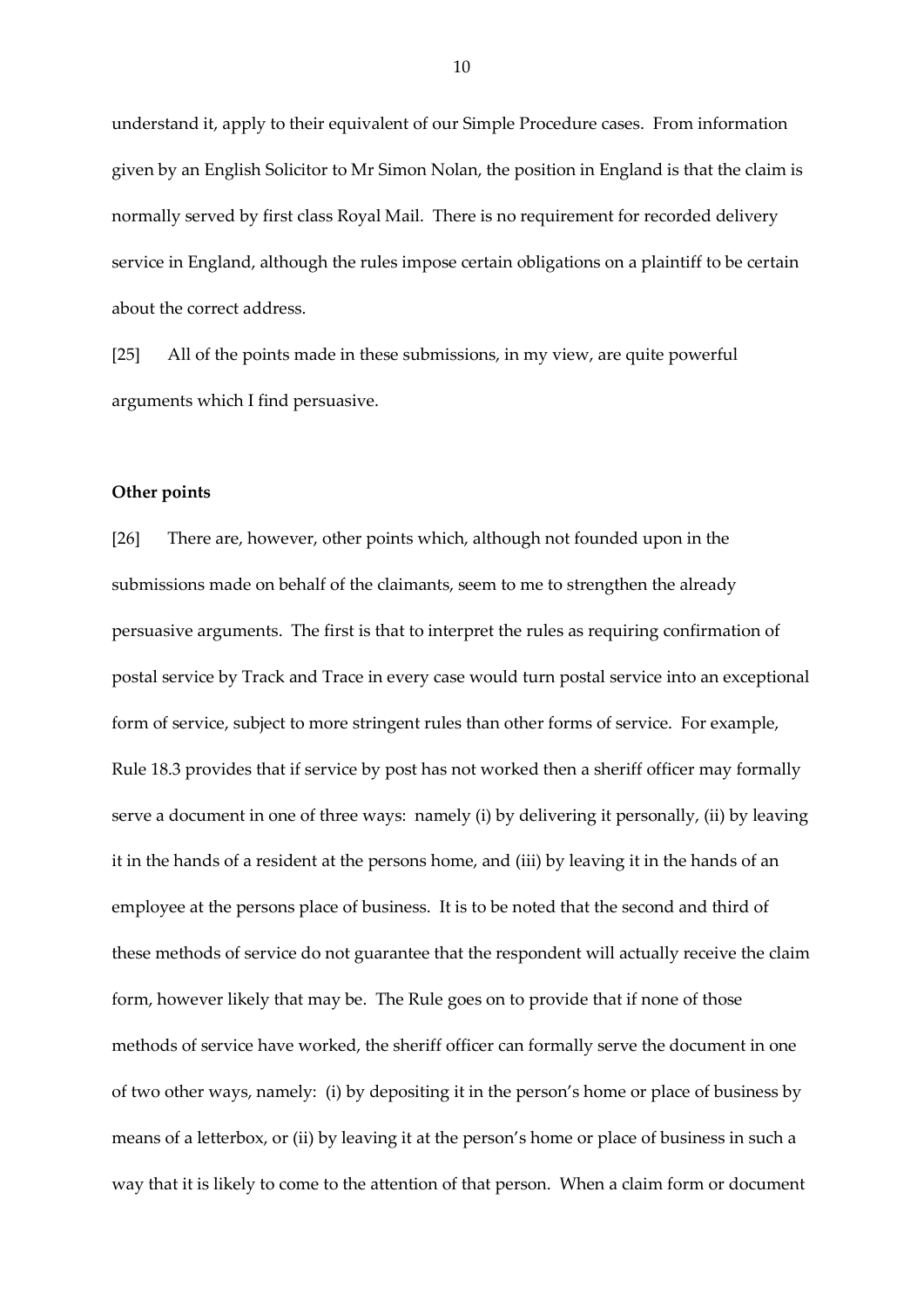is put through someone's letterbox it will not be known whether he or she has actually received that claim form. The respondent could, for example, be temporarily absent from his house for a long enough period for decree in absence to be granted. There is therefore even less guarantee that service by either of these two methods will result in the claim form actually being received by the respondent, even if again it is likely that the respondent will do so.

[27] The second point is that insisting on proof of delivery by Track and Trace would also mean that the requirements as to service would be more stringent in relation to Simple Procedure actions than in relation to other actions, such as Ordinary Cause actions, where proof of posting is sufficient. Thus Macphail in *Sheriff Court Practice*, Third Edition, states at paragraph 6.20 the following:

"Where the letter is posted and not returned, the posting constitutes a legal and valid citation, unless the defender proves that the letter was not left or tendered at his known residence or place of business, or at his last known address if it continues to be his legal domicile or proper place of citation".

Given that far greater sums of money can be involved in Ordinary Cause actions I think it would be strange Simple Procedure actions had stricter requirements as to service than Ordinary Cause actions.

# **Citation Amendment (Scotland) Act 1882**

[28] However, I think the matter is put beyond doubt by section 3 of the Citation Amendment (Scotland) Act 1882. Although this act is now of some vintage, it remains in force for Sheriff Court actions (although it has been disapplied for Court of Session actions, and for other forms of action which have their own procedures, such as sequestrations). It provides as follows: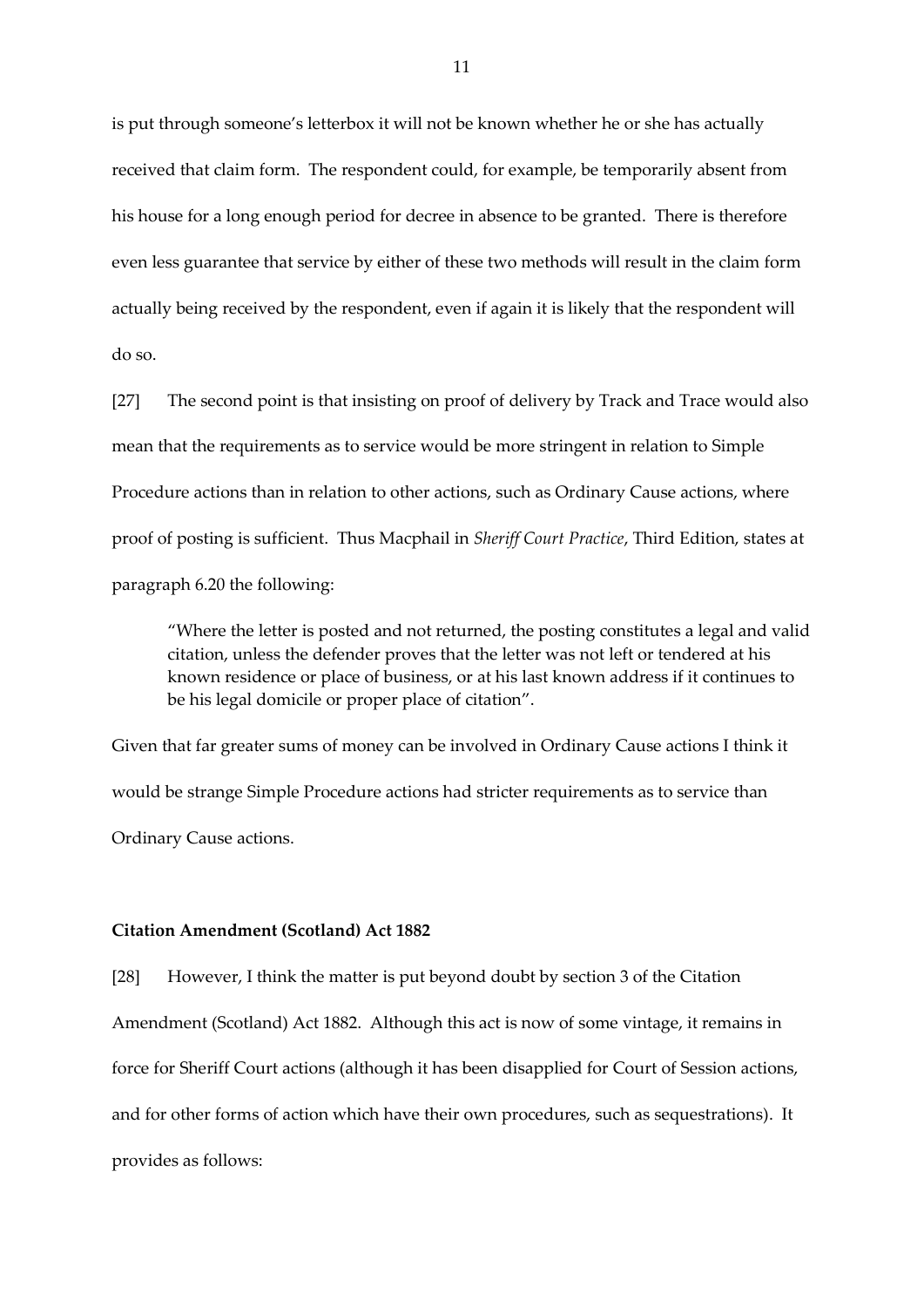"In any civil action … any summons or warrant of citation of a person … or warrant of service or judicial intimation, may be executed in Scotland by an officer of the court … or by an enrolled law agent, by sending to the known residence or place of business of the person upon whom such summons, warrant, or judicial intimation is to be served, or to his last known address … a registered letter by post containing the copy of the summons, warrant or judicial intimation ... and such posting shall constitute a legal and valid citation, unless the person cited shall prove that such letter was not left or tendered at his known residence or place of business …"

A Simple Procedure action is a "civil action" and therefore the 1882 Act appears to apply to actions raised under that procedure. A claim form, in my view, is a "warrant of service or judicial intimation", and therefore in terms of the Act posting by "a registered letter" constitutes valid citation. Although, so far as I am aware, the Royal Mail no longer offers a service which is known as a registered letter or registered post, terms which I think have fallen out of popular use, the Postal Services Act 2000, provides a definition of "registered post service" for the purposes of that Act. Section 125 defines registered post service as meaning "a postal service which provides for the registration of postal packets in connection with their transmission by post and for the payment of compensation for any loss or damage". The Royal Mail's current Signed For service falls within that definition, and therefore I think can properly be seen as being a form of registered letter postal service. Even though Simple Procedure actions did not come into existence until about one hundred and thirty years after the 1882 Act was passed, the Act in my view appears to provide a complete answer to the question of whether posting by using the Signed For service creates a presumption of valid legal service.

[29] Moreover, the Simple Procedure Rules do not, as I read them, directly contradict the 1882 Act. Rather, the Rules seem to me to provide a scheme for service of the claim form which is consistent with the provisions of the Act. While the terminology may be different, in that the Act requires service by "registered letter" whereas the Rules require service by a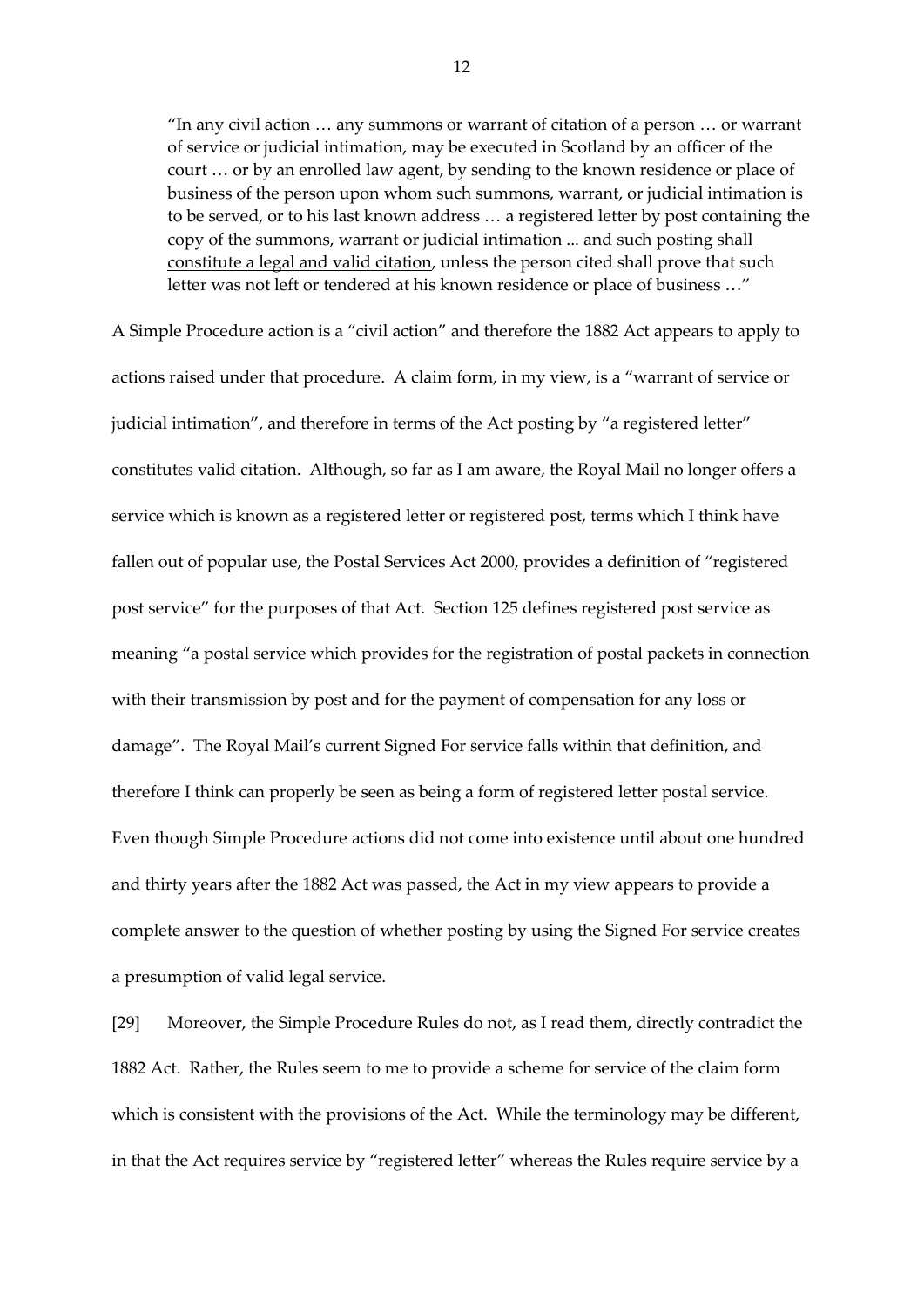next day postal service which "records delivery", overall the requirements under the Act and under the Rules are very similar. Even if the Rules were read as contradicting the Act, it would surely be the case that the Act of Parliament would prevail. Where there is any conflict between primary and subordinate legislation, the former must prevail (see, eg *Public Law Project* v *The Lord Chancellor* [2016] 3 WLR 387, para 23).

#### **Legislative Reform (Scotland) Act 2010**

[30] There is another legislative provision which may be relevant. The Interpretation and Legislative Reform (Scotland) Act 2010 deals with the service of documents. Section 26(1) states that this section applies: "where an Act of the Scottish Parliament or a Scottish Instrument authorises or requires a document to be served on a person (whether the expression "serve", "give", "send" or any other expression is used)." The Simple Procedure Rules being contained in an Act of Sederunt are therefore promulgated under a Scottish Instrument. Subsection (2) of Section 26 of the Act goes on to provide as follows:

"The document may be served on the person –

- (a) by being delivered personally to the person,
- (b) by being sent to the proper address of the person
	- (i) by a registered post service (as defined in Section 125(1) of the Postal Services Act 2000 (c.26)), or
	- (ii) by a postal service which provides for the delivery of the document to be recorded …"

Subsection (5) provides that where a document is served as mentioned in subsection (2)(b) on an address in the United Kingdom it is to be taken to have been received forty eight hours after it is sent unless the contrary is shown. So the 2010 Act again creates a presumption of proper service where service is made by post.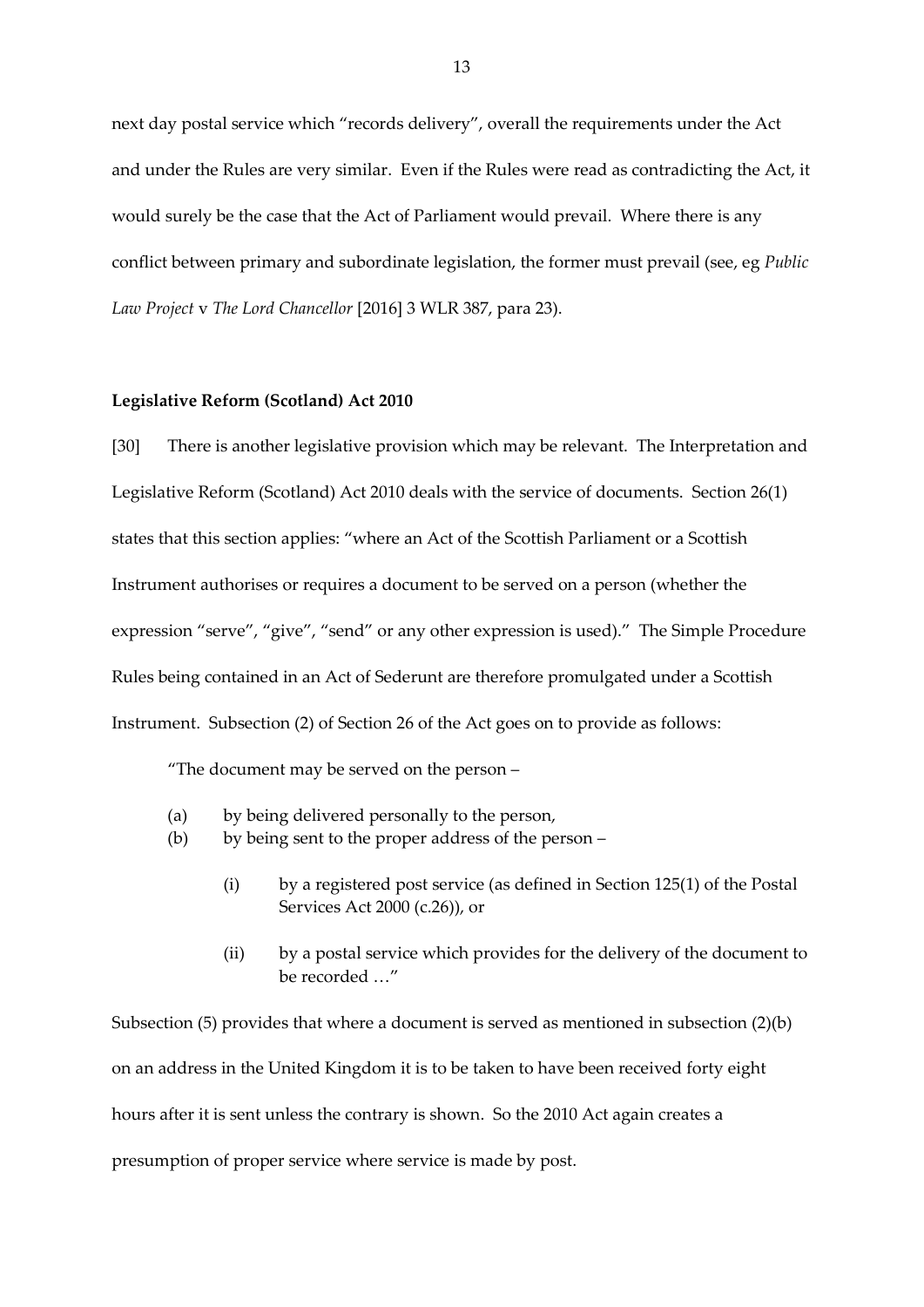[31] The 2010 Act of the Scottish Parliament did not repeal the 1882 Act. It therefore, it seems to me, has to be read together with the 1882 Act. I think that the 2010 Act was mainly designed to deal with something less than formal service of a court document, but nevertheless it is essentially to the same effect as the 1882 Act, and the two provisions read together seem to me to create a presumption of effective service where a registered post service, which includes the "Signed For" service, is used. The Simple Procedure Rules therefore, in my view, create a form of postal service which is consistent in every way with both the 1882 Act and the 2010 Act.

# **Conclusion**

[32] I have therefore come to the conclusion that the correct reading of the Simple Procedure Rules is that they do not *require* confirmation of service to be produced, only that it *may* be produced if available. It seems to me that there is, as with Ordinary Cause actions, a presumption that posting constitutes a legal and valid citation. That presumption can, of course, be rebutted if Track and Trace shows that service was not affected, or if the citation envelope is returned to the court as undelivered. But where neither of these things have happened, then even where Track and Trace is inconclusive, it seems to me that it has to be presumed that there has been a legal and valid citation where proof of service is produced. [33] I take the view, for all the reasons set out above, that the drafters of the 2016 Simple Procedure Rules did not intend to alter the long-standing Rule that posting of a judicial citation in a registered letter, or its modern equivalent, constitutes a legal and valid citation. The conduct of business in the courts would be seriously hampered if proof of delivery have to be provided in every undefended case.